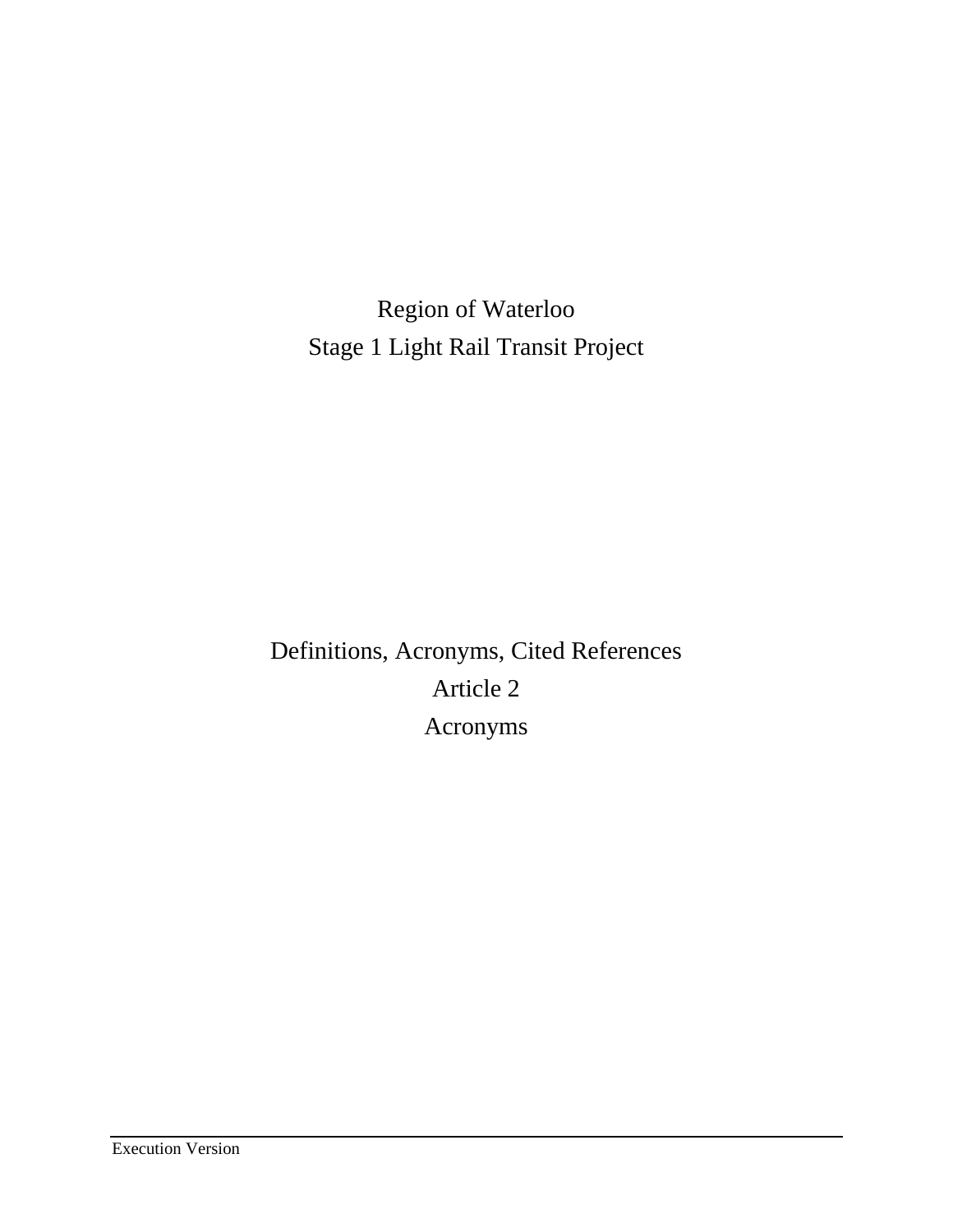# **Table of Contents**

| $\bigcap$ 1<br>$\sim$ . | $\text{ACT}$ of $\mu$ is $\ldots$ $\ldots$ $\ldots$ $\ldots$ $\ldots$ $\ldots$ $\ldots$ $\ldots$ $\ldots$ $\ldots$ $\ldots$ $\ldots$ $\ldots$ $\ldots$ $\ldots$ $\ldots$ $\ldots$ $\ldots$ $\ldots$ $\ldots$ $\ldots$ $\ldots$ $\ldots$ |  |  |
|-------------------------|-----------------------------------------------------------------------------------------------------------------------------------------------------------------------------------------------------------------------------------------|--|--|
|-------------------------|-----------------------------------------------------------------------------------------------------------------------------------------------------------------------------------------------------------------------------------------|--|--|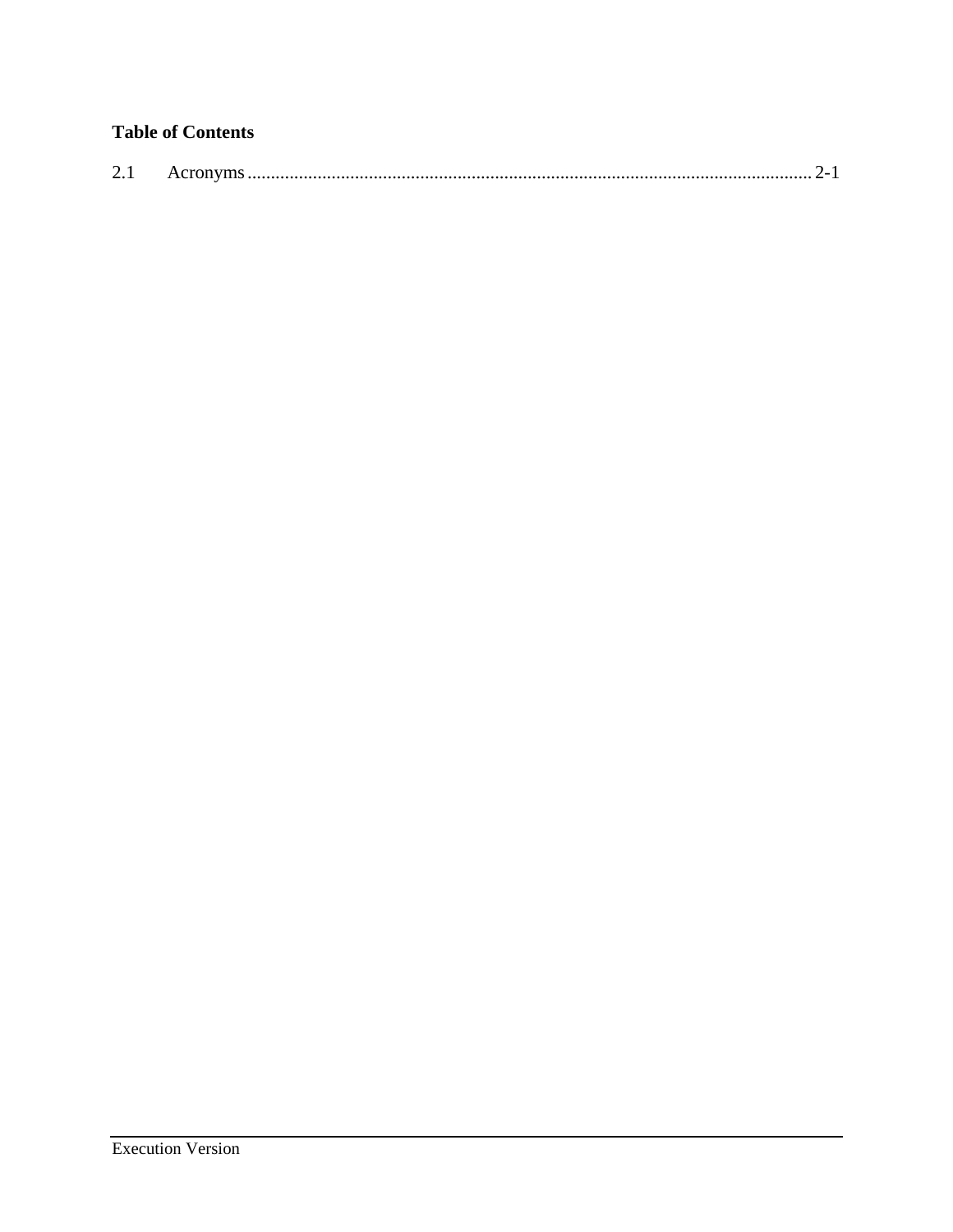## **ARTICLE 2 ACRONYMS**

#### **2.1 Acronyms**

(a) The following are a list of acronyms used within Schedules 15-2 and 15-3

| <b>AAR</b>    | <b>Association of American Railways</b>                         |
|---------------|-----------------------------------------------------------------|
| <b>AASHTO</b> | American Association of State Highway and Transportation        |
| <b>AAT</b>    | <b>Actual Arrival Time</b>                                      |
| <b>AATCC</b>  | American Association of Textile Chemists and Colorists          |
| aBRT          | adapted Bus Rapid Transit                                       |
| <b>ABS</b>    | <b>Automatic Block Signaling</b>                                |
| AC            | <b>Alternating Current</b>                                      |
| <b>ADM</b>    | Arrow Diagramming Method                                        |
| <b>ADT</b>    | <b>Actual Departure Time</b>                                    |
| <b>AGC</b>    | <b>Automatic Gain Control</b>                                   |
| <b>AHCW</b>   | <b>Automatic Highway Crossing Warning</b>                       |
| AHJ           | Authority having Jurisdiction                                   |
| <b>AISC</b>   | American Institute of Steel Construction                        |
| <b>ANSI</b>   | <b>American National Standards Institute</b>                    |
| <b>AODA</b>   | Accessibility for Ontarians with Disabilities Act               |
| <b>APC</b>    | <b>Automated Passenger Counter</b>                              |
| <b>APTA</b>   | American Public Transit Association                             |
| <b>AREMA</b>  | American Railway Engineering and Maintenance-of-Way Association |
| <b>ASCE</b>   | American Association of Civil Engineers                         |
| <b>ASME</b>   | American Society of Mechanical Engineers                        |

### **Confidential – Economic Interests of The Region of Waterloo and Ontario Infrastructure and Lands Corporation**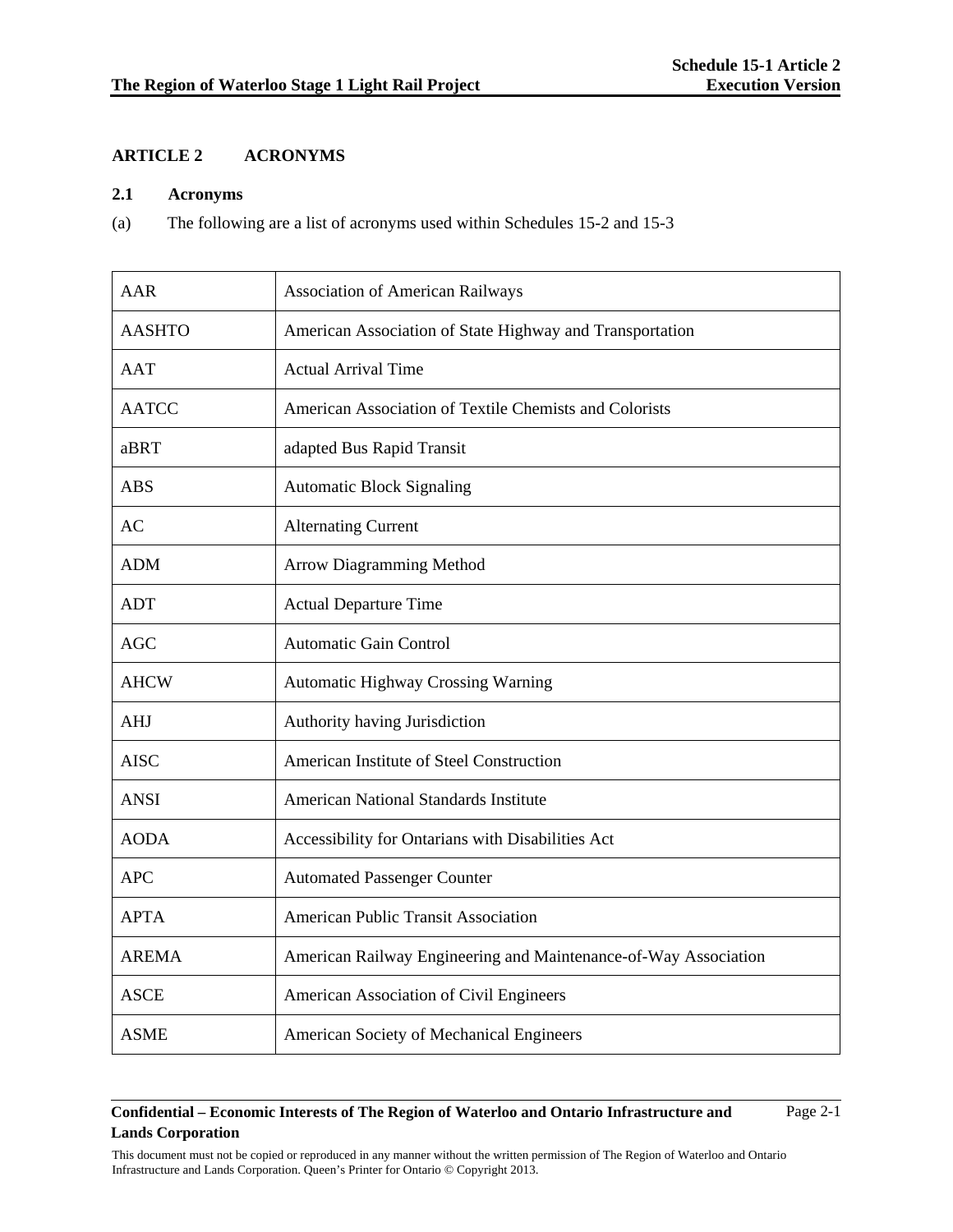| <b>ASO</b>    | American Society for Quality                                      |
|---------------|-------------------------------------------------------------------|
| <b>ASTM</b>   | American Society of Testing and Materials                         |
| <b>ATC</b>    | <b>Automatic Train Control</b>                                    |
| <b>ATIS</b>   | <b>Advanced Traveler Information System</b>                       |
| <b>ATP</b>    | <b>Automated Train Protection</b>                                 |
| <b>ATPA</b>   | <b>American Public Transit Association</b>                        |
| <b>ATS</b>    | <b>Automatic Train Supervision</b>                                |
| <b>AVL</b>    | <b>Automated Vehicle Location</b>                                 |
| <b>AWG</b>    | American Wire Gauge                                               |
| <b>BCI</b>    | <b>Bridge Condition Index</b>                                     |
| <b>BICSI</b>  | <b>Building Industry Consulting Services International</b>        |
| <b>BLS</b>    | <b>Blue Light Station</b>                                         |
| <b>BRT</b>    | <b>Bus Rapid Transit</b>                                          |
| <b>BTU</b>    | <b>British Thermal Units</b>                                      |
| C/CIL         | Critical/Catastrophic Items List                                  |
| CAD           | <b>Computer Aided Dispatch</b>                                    |
| <b>CADD</b>   | <b>Computer Aided Design and Drafting</b>                         |
| <b>CAEAL</b>  | Canadian Association of Environmental and Analytical Laboratories |
| <b>CANBAS</b> | Canadian Bridge Analysis System                                   |
| <b>CBTC</b>   | <b>Communications Based Train Control</b>                         |
| <b>CCER</b>   | <b>Central Communications Equipment Room</b>                      |
| <b>CCF</b>    | <b>Central Control Facility</b>                                   |
| <b>CCR</b>    | <b>Central Control Room</b>                                       |
| <b>CCS</b>    | <b>Central Control System</b>                                     |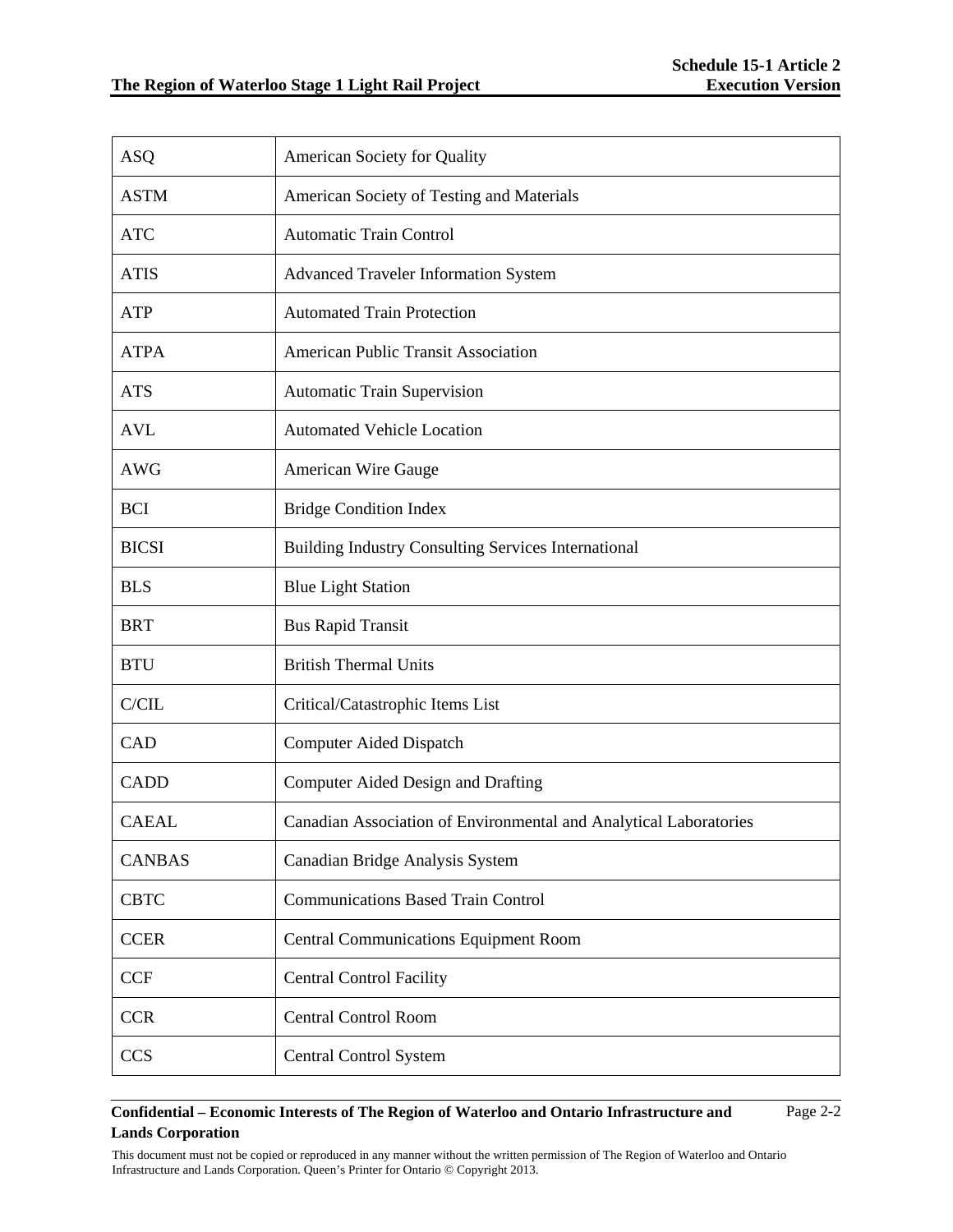| <b>CCTV</b>    | <b>Closed Circuit Television</b>                                                      |
|----------------|---------------------------------------------------------------------------------------|
| <b>CEL</b>     | <b>Certifiable Elements Lists</b>                                                     |
| <b>CENELEC</b> | European Committee for Electro-technical Standardization                              |
| <b>CER</b>     | <b>Communication Equipment Room</b>                                                   |
| <b>CHBDC</b>   | Canadian Highway Bridge Design Code                                                   |
| <b>CIH</b>     | Certified Industrial Hygienist                                                        |
| <b>CLTPF</b>   | <b>Completed LRT Trips Performance Factor</b>                                         |
| <b>CM</b>      | <b>Configuration Management</b>                                                       |
| <b>CN</b>      | Canadian National Railway                                                             |
| CP             | Chlorosulforated Polyethylene                                                         |
| <b>CPI</b>     | <b>Consumer Price Index</b>                                                           |
| <b>CPM</b>     | <b>Critical Path Method</b>                                                           |
| <b>CPTED</b>   | Crime Prevention through Environmental Design                                         |
| <b>CROR</b>    | <b>Canadian Rail Operating Rules</b>                                                  |
| <b>CRRS</b>    | Certificate of Revenue Ready Status                                                   |
| <b>CSA</b>     | <b>Canadian Standards Association</b>                                                 |
| <b>CSS</b>     | <b>Central Supervising Station</b>                                                    |
| <b>CTIC</b>    | Cooperative Telecommunication Infrastructure Committee                                |
| <b>CTS</b>     | Communication Transmission System (as per Schedule 15-2 Article<br>10)                |
| <b>CTS</b>     | Cable Transmission System (as per Schedule 15-2 Article 16)                           |
| <b>CWE</b>     | <b>Current Working Estimate</b>                                                       |
| <b>CWR</b>     | Continuous Welded Rail                                                                |
| DB             | Design-Build (includes variations around Operate-Maintain with or<br>without Finance) |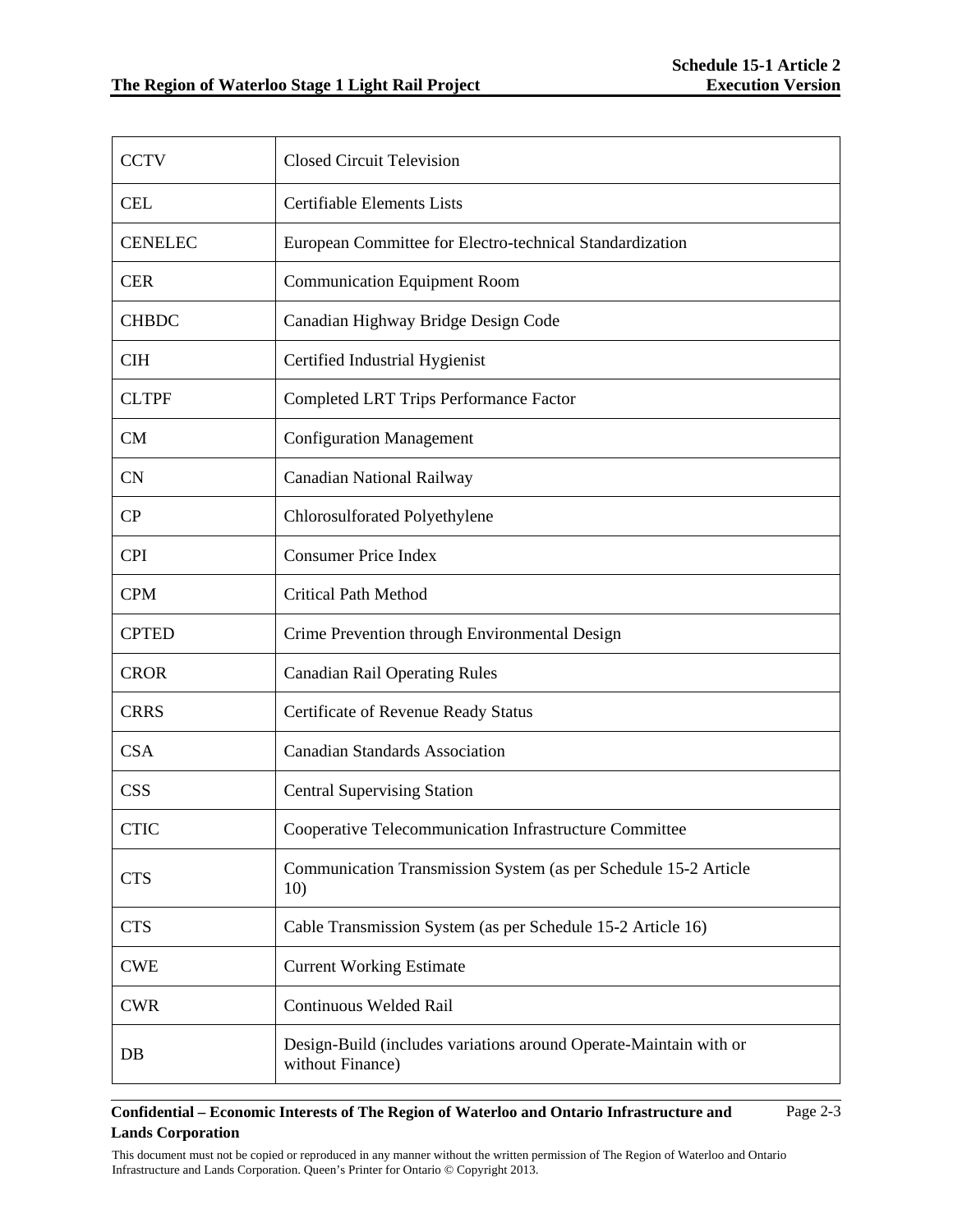Page 2-4

| dBA           | Decibel                                                   |
|---------------|-----------------------------------------------------------|
| <b>DBFOM</b>  | Design-Build-Finance-Operate-Maintain                     |
| DC            | <b>Direct Current</b>                                     |
| <b>DDD</b>    | <b>Dedicated Diagnostic Display</b>                       |
| <b>DDT</b>    | Dependability Demonstration Test                          |
| <b>DFO</b>    | Department of Fisheries and Oceans                        |
| <b>DMIS</b>   | Database Management Information Systems                   |
| <b>DSA</b>    | Daily System Availability                                 |
| <b>DSO</b>    | <b>Demonstrated System Operation</b>                      |
| <b>DSSPF</b>  | Daily Scheduled Service Performance Factor                |
| <b>DTM</b>    | Digital Terrain Model                                     |
| <b>DTS</b>    | Data Transmission Subsystem                               |
| <b>DVR</b>    | Digital Video Recorder                                    |
| EA            | <b>Environmental Assessment</b>                           |
| EAC           | <b>Estimate at Completion</b>                             |
| <b>EBITDA</b> | Earnings Before Income Tax, Depreciation and Amortization |
| <b>ECP</b>    | <b>Engineering Change Proposals</b>                       |
| <b>EFB</b>    | <b>Electric Flash Butt</b>                                |
| <b>EIA</b>    | <b>Electronic Industries Association</b>                  |
| <b>EMC</b>    | Electromagnetic Compatibility                             |
| EMI           | Electromagnetic Interference                              |
| <b>EMS</b>    | <b>Emergency Medical Services</b>                         |
| <b>EMS</b>    | Energy Management System (as per Schedule 15-2 Article 7) |
| <b>EOR</b>    | <b>Engineer of Record</b>                                 |

### **Confidential – Economic Interests of The Region of Waterloo and Ontario Infrastructure and Lands Corporation**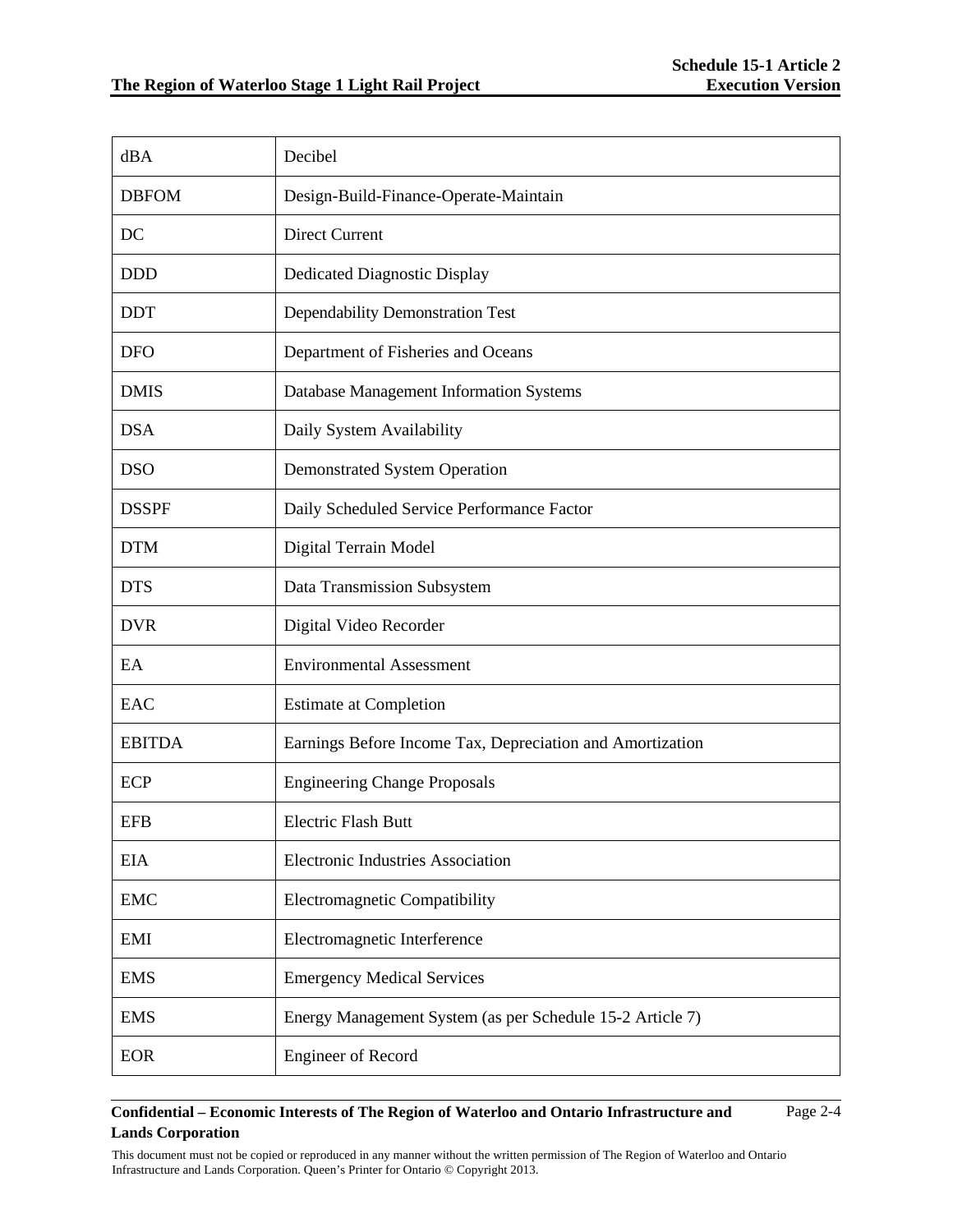| EP            | <b>Ethylene Propylene</b>                                 |
|---------------|-----------------------------------------------------------|
| <b>EPP</b>    | <b>Emergency Preparedness Program</b>                     |
| <b>EPR</b>    | <b>Environmental Project Report</b>                       |
| <b>ESA</b>    | <b>Environmental Site Assessment</b>                      |
| <b>ESD</b>    | <b>Electrostatic Discharge</b>                            |
| <b>ETC</b>    | <b>Estimate to Complete</b>                               |
| <b>ETEL</b>   | <b>Emergency Telephone</b>                                |
| <b>ETS</b>    | <b>Emergency Trip Station</b>                             |
| <b>EUSERC</b> | Electric Utility Service Equipment Requirements Committee |
| FA            | <b>Fleet Availability</b>                                 |
| <b>FAA</b>    | Federal Aviation Administration                           |
| <b>FACP</b>   | Fire Alarm Control Panel                                  |
| <b>FAT</b>    | <b>Factory Acceptance Testing</b>                         |
| <b>FCC</b>    | Fire Commissioner of Canada                               |
| <b>FCNC</b>   | Fare Collection Network Computer                          |
| <b>FD</b>     | Fire Department                                           |
| <b>FDC</b>    | <b>Fire Department Connection</b>                         |
| <b>FFPF</b>   | Fleet Functionality Performance Factor                    |
| <b>FHA</b>    | <b>Fault Hazard Analysis</b>                              |
| <b>FHV</b>    | Fire Hose Valve                                           |
| <b>FLS</b>    | Fire/Life Safety                                          |
| <b>FLSC</b>   | Fire/Life Safety Committee                                |
| <b>FLSC</b>   | Fire/life Safety Committee                                |
| <b>FLSP</b>   | Fire/Life Safety Program/Plan                             |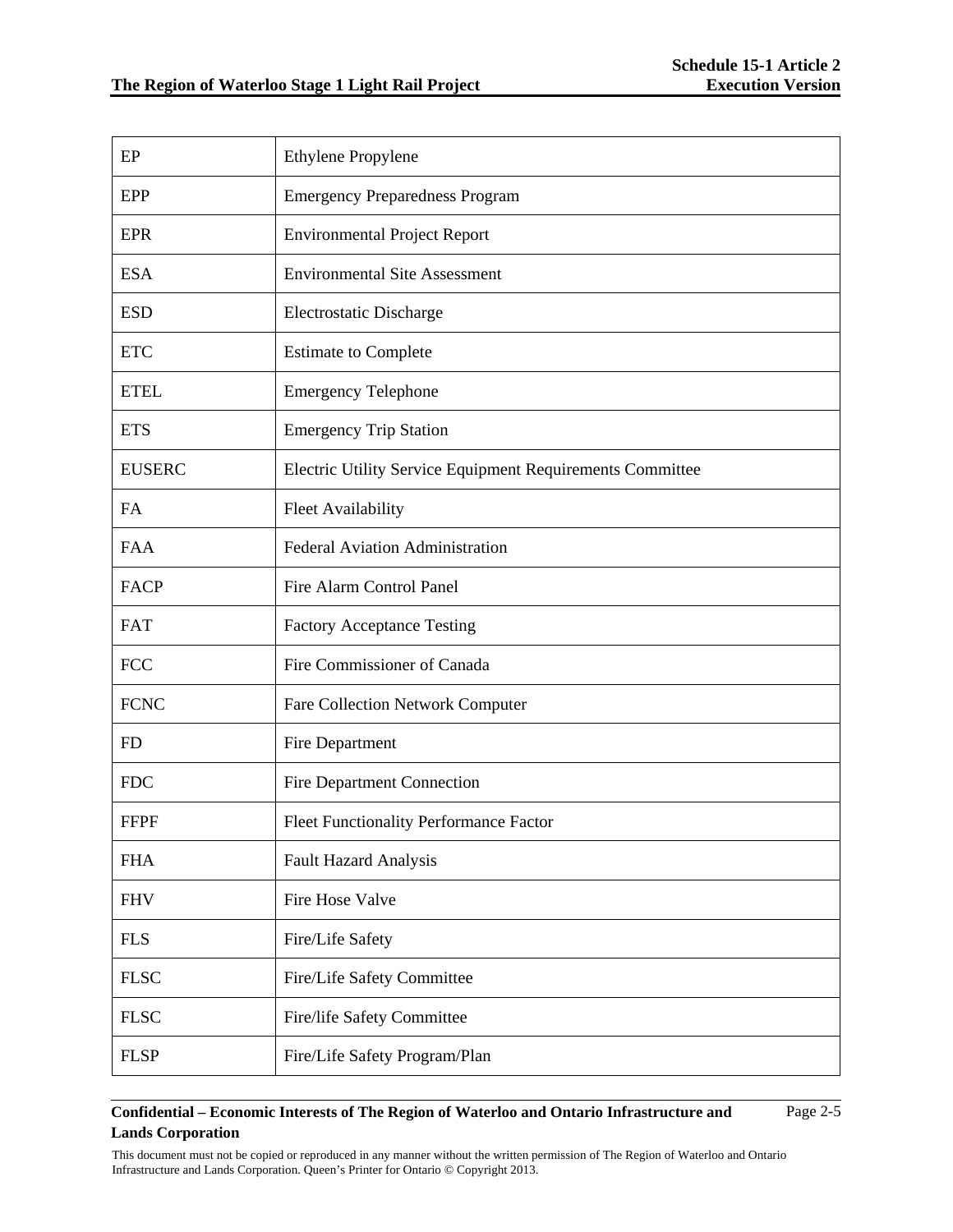| <b>FMEA</b> | Failure Mode and Effect Analysis                        |
|-------------|---------------------------------------------------------|
| <b>FMEA</b> | Failure Modes and Effects Analysis                      |
| <b>FRA</b>  | United States of America Federal Railway Administration |
| <b>FRP</b>  | Fibreglass Reinforced Plastic                           |
| <b>FSAT</b> | Final System Acceptance Test                            |
| <b>FTA</b>  | <b>Federal Transit Administration</b>                   |
| <b>GEC</b>  | <b>General Engineering Consultant</b>                   |
| <b>GEXR</b> | RailAmerica Inc. (Goderich-Exeter Railway)              |
| <b>GIS</b>  | Geographic Information System                           |
| <b>GPS</b>  | <b>Global Positioning System</b>                        |
| <b>GRCA</b> | <b>Grand River Conservation Authority</b>               |
| <b>GRT</b>  | <b>Grand River Transit</b>                              |
| <b>GTFS</b> | <b>General Transit Feed Specification</b>               |
| HA          | <b>Hazard Analysis</b>                                  |
| <b>HASP</b> | Health and Safety Plan                                  |
| <b>HDTV</b> | <b>High Definition Television</b>                       |
| <b>HMMP</b> | Hazardous Material Management Program                   |
| HV          | <b>High Voltage</b>                                     |
| <b>HVAC</b> | Heating, Ventilation, and Air Conditioning              |
| I/O         | Input/Output                                            |
| IA          | <b>Independent Assurance</b>                            |
| <b>ICD</b>  | <b>Interface Control Documents</b>                      |
| <b>ICEA</b> | <b>Insulated Cable Engineers Association</b> )          |
| <b>ICP</b>  | <b>Incident Command Post</b>                            |

Page 2-6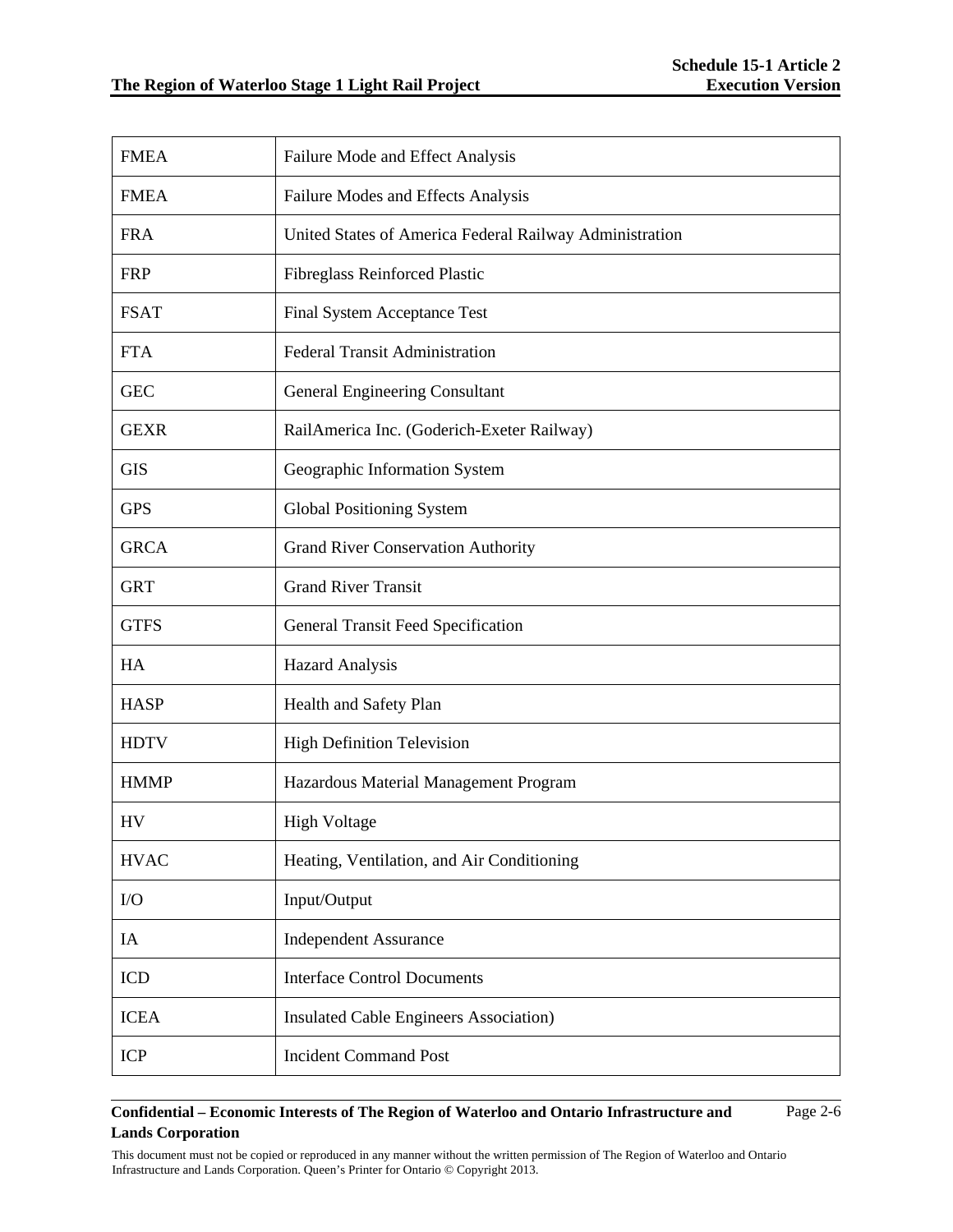| <b>IEC</b>    | <b>International Electrotechnical Commission</b>  |
|---------------|---------------------------------------------------|
| <b>IEEE</b>   | Institute of Electrical and Electronics Engineers |
| <b>IESNA</b>  | Illuminating Engineering Society of North America |
| <b>IETF</b>   | <b>Internet Engineering Task Force</b>            |
| <b>IFC</b>    | <b>Issued for Construction</b>                    |
| <b>IMS</b>    | <b>Integrated Management System</b>               |
| <b>INCOSE</b> | The International Council of Systems Engineering  |
| IO            | <b>Infrastructure Ontario</b>                     |
| <b>ISDP</b>   | <b>Integrated System Demonstration Program</b>    |
| <b>ISO</b>    | International Organization for Standardization    |
| IT            | <b>Information Technology</b>                     |
| <b>ITP</b>    | <b>Inspection and Test Plan</b>                   |
| <b>ITS</b>    | <b>Intelligent Transportation System</b>          |
| <b>JHA</b>    | <b>Job Hazard Analysis</b>                        |
| <b>JSA</b>    | Job Safety Analysis                               |
| Kcmil         | <b>Thousand Circular Mil</b>                      |
| <b>KPH</b>    | Kilometer per Hour                                |
| kV            | Kilovolt                                          |
| <b>LAN</b>    | <b>Local Area Network</b>                         |
| <b>LED</b>    | <b>Light Emitting Diodes</b>                      |
| <b>LEED</b>   | Leadership in Energy and Environmental Design     |
| <b>LID</b>    | Low Impact Design                                 |
| <b>LLRU</b>   | Lowest Level Replaceable Unit                     |
| LOS           | Level of Service                                  |

Page 2-7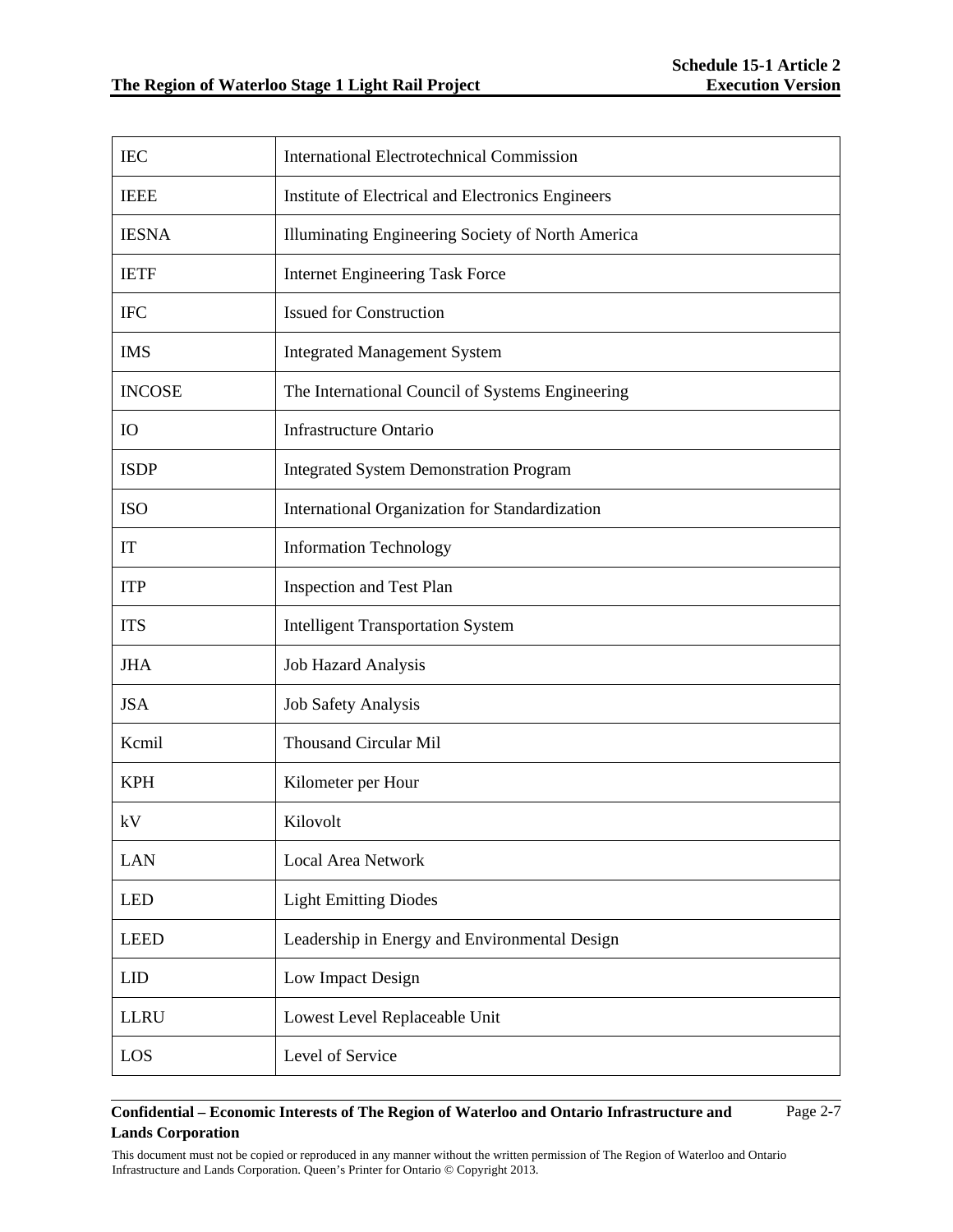| <b>LRT</b>   | <b>Light Rail Transit</b>                        |
|--------------|--------------------------------------------------|
| <b>LRV</b>   | Light Rail Vehicle                               |
| Lux          | Illuminance or Luminous Emittance                |
| <b>LVC</b>   | Length of Vertical Curve                         |
| <b>MAE</b>   | Multiple Account Evaluation                      |
| <b>MCIP</b>  | Member Canadian Institute of Planners            |
| <b>MDS</b>   | Monitoring and Diagnostic System                 |
| <b>MDT</b>   | <b>Mobile Data Terminals</b>                     |
| <b>MDTP</b>  | Maintainability Demonstration Test Plan          |
| <b>MEF</b>   | <b>Metro Ethernet Forum</b>                      |
| <b>MIPF</b>  | Maintenance and Inspection Performance Factor    |
| <b>MIS</b>   | <b>Maintenance Tracking Systems</b>              |
| <b>MMPF</b>  | Monthly Maintenance Payment Factor               |
| <b>MOE</b>   | Ministry of Environment                          |
| <b>MOPF</b>  | Monthly Operations Payment Factor                |
| <b>MOT</b>   | Maintenance of Traffic                           |
| <b>MOW</b>   | Maintenance-of-Way                               |
| <b>MPH</b>   | Miles per Hour                                   |
| <b>MQAQC</b> | Manager of Quality Assurance and Quality Control |
| <b>MRV</b>   | Maintenance and Recovery Vehicle                 |
| <b>MSE</b>   | Mechanically Stabilized Earth                    |
| <b>MTBF</b>  | Mean Time Between Failure                        |
| <b>MTO</b>   | <b>Ontario Ministry of Transportation</b>        |
| <b>MUTCD</b> | Manual on Uniform Traffic Control Devices        |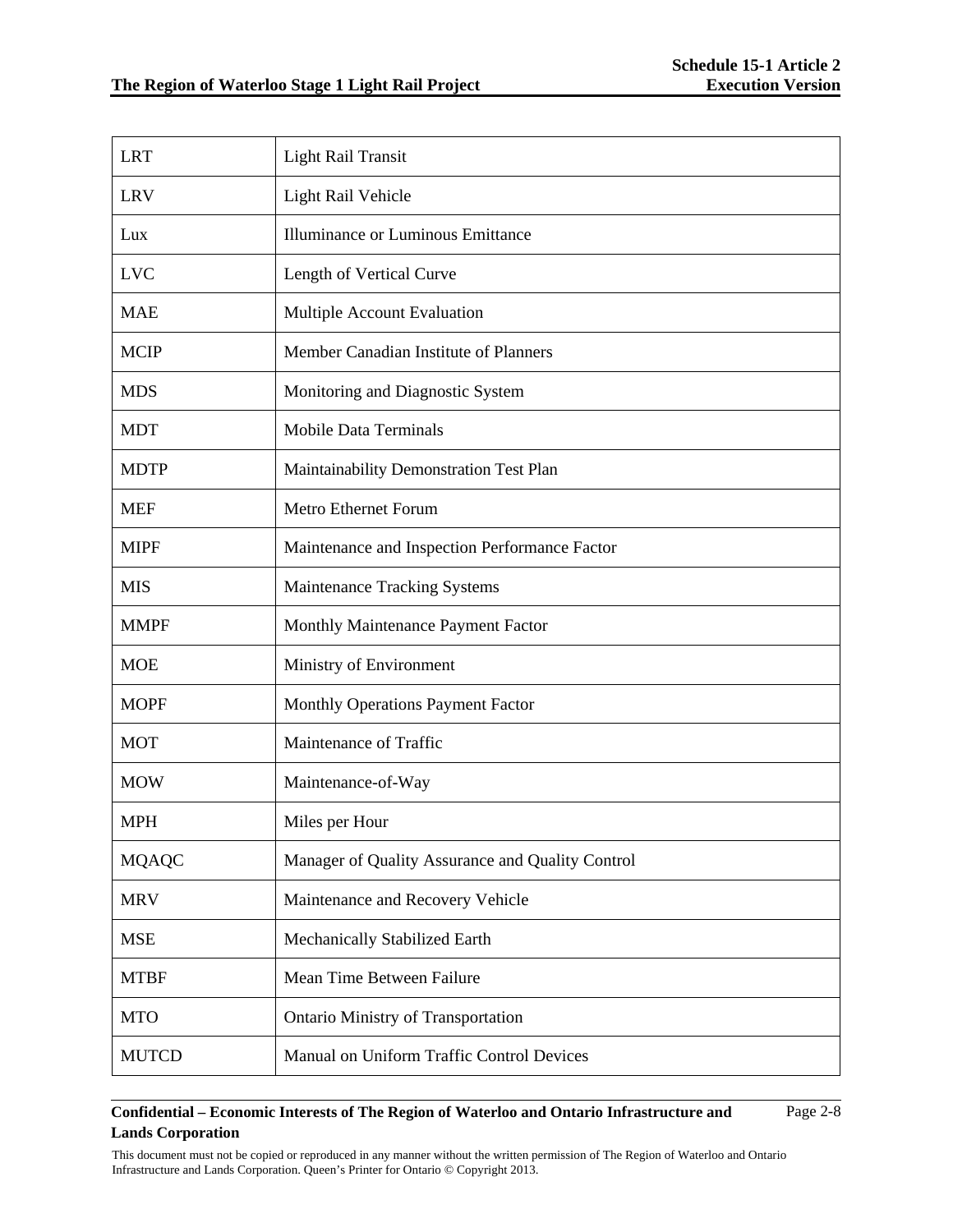| <b>MVDE</b>  | Maximum Vehicle Dynamic Envelope                            |
|--------------|-------------------------------------------------------------|
| <b>MW</b>    | Mega Watts                                                  |
| $\mathbf N$  | <b>Newtons</b>                                              |
| <b>NB</b>    | Northbound                                                  |
| <b>NBC</b>   | National Building Code                                      |
| <b>NEC</b>   | <b>National Electric Code</b>                               |
| <b>NEMA</b>  | <b>National Electrical Manufacturers Association</b>        |
| <b>NFC</b>   | <b>National Fire Code</b>                                   |
| <b>NFPA</b>  | <b>National Fire Protection Association</b>                 |
| <b>NST</b>   | <b>National Standard Thread</b>                             |
| O&M          | <b>Operations and Maintenance</b>                           |
| O.Reg        | <b>Ontario Regulation</b>                                   |
| <b>OAA</b>   | <b>Ontario Association of Architects</b>                    |
| <b>OBC</b>   | <b>Ontario Building Code</b>                                |
| OCC          | <b>Operation Control Center</b>                             |
| <b>OCS</b>   | <b>Overhead Contact System</b>                              |
| <b>OEM</b>   | <b>Original Equipment Manufacturers</b>                     |
| <b>OESC</b>  | <b>Ontario Electrical Safety Code</b>                       |
| <b>OHA</b>   | <b>Operating Hazard Analysis</b>                            |
| <b>OHSA</b>  | Occupational Health and Safety Act                          |
| <b>OLS</b>   | <b>Ontario Land Surveyor</b>                                |
| <b>OMAPF</b> | Operations Management and Administration Performance Factor |
| <b>OMSF</b>  | Operations, Maintenance and Storage Facility                |
| <b>OPSD</b>  | <b>Ontario Provincial Standard Drawing</b>                  |

Page 2-9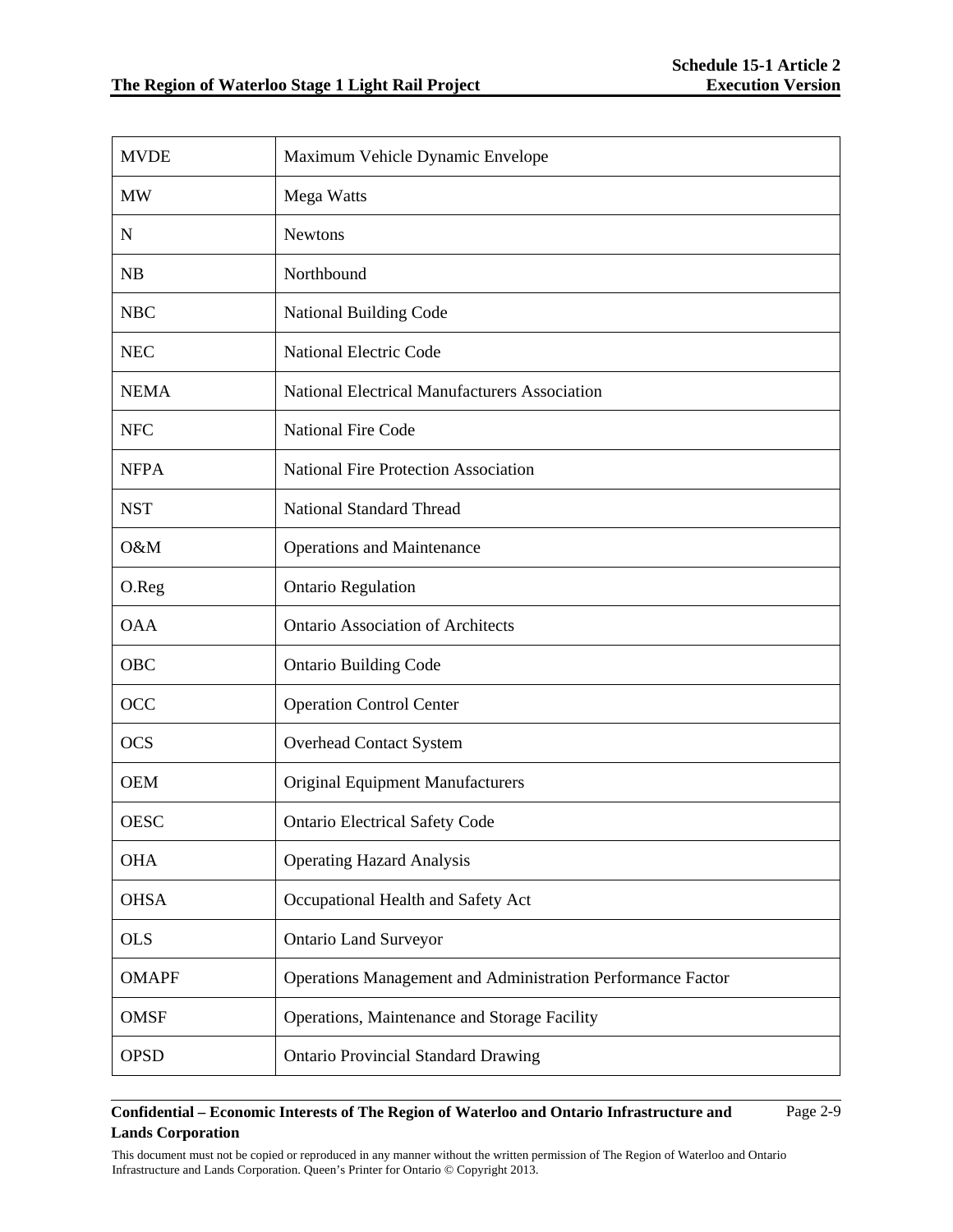| <b>OPSS</b>         | <b>Ontario Provincial Standard Specification</b>  |
|---------------------|---------------------------------------------------|
| <b>OPT</b>          | On Time Performance                               |
| <b>OPT</b>          | <b>Operational Performance Test</b>               |
| PA                  | <b>Public Address</b>                             |
| <b>PCBs</b>         | Polychlorinated Biphenyls                         |
| <b>PCC</b>          | Point of Compound Curvature                       |
| <b>PCL</b>          | Programmable Logic Controller                     |
| <b>PDM</b>          | Precedence Diagramming Method                     |
| PE and/or<br>P.Eng: | Professional Engineer                             |
| PEI                 | Passenger Emergency Intercom                      |
| <b>PEO</b>          | Professional Engineer of Ontario                  |
| <b>PFTP</b>         | <b>Platform Fare Transaction Processor</b>        |
| <b>PHA</b>          | Preliminary Hazard Analysis                       |
| PI                  | Passenger Information                             |
| PID                 | Passenger Information Display                     |
| <b>PIS</b>          | Passenger Information System                      |
| <b>PIW</b>          | Public Infrastructure Work                        |
| <b>PIVP</b>         | Product Improvement Verification Program          |
| <b>PLC</b>          | Programmable Logic Controller                     |
| PM and/or<br>CM     | Program Management and/or Construction Management |
| <b>PMP</b>          | Project Management Plan                           |
| <b>POP</b>          | Proof of Payment                                  |
| <b>PQS</b>          | Professional Quality Surveyor                     |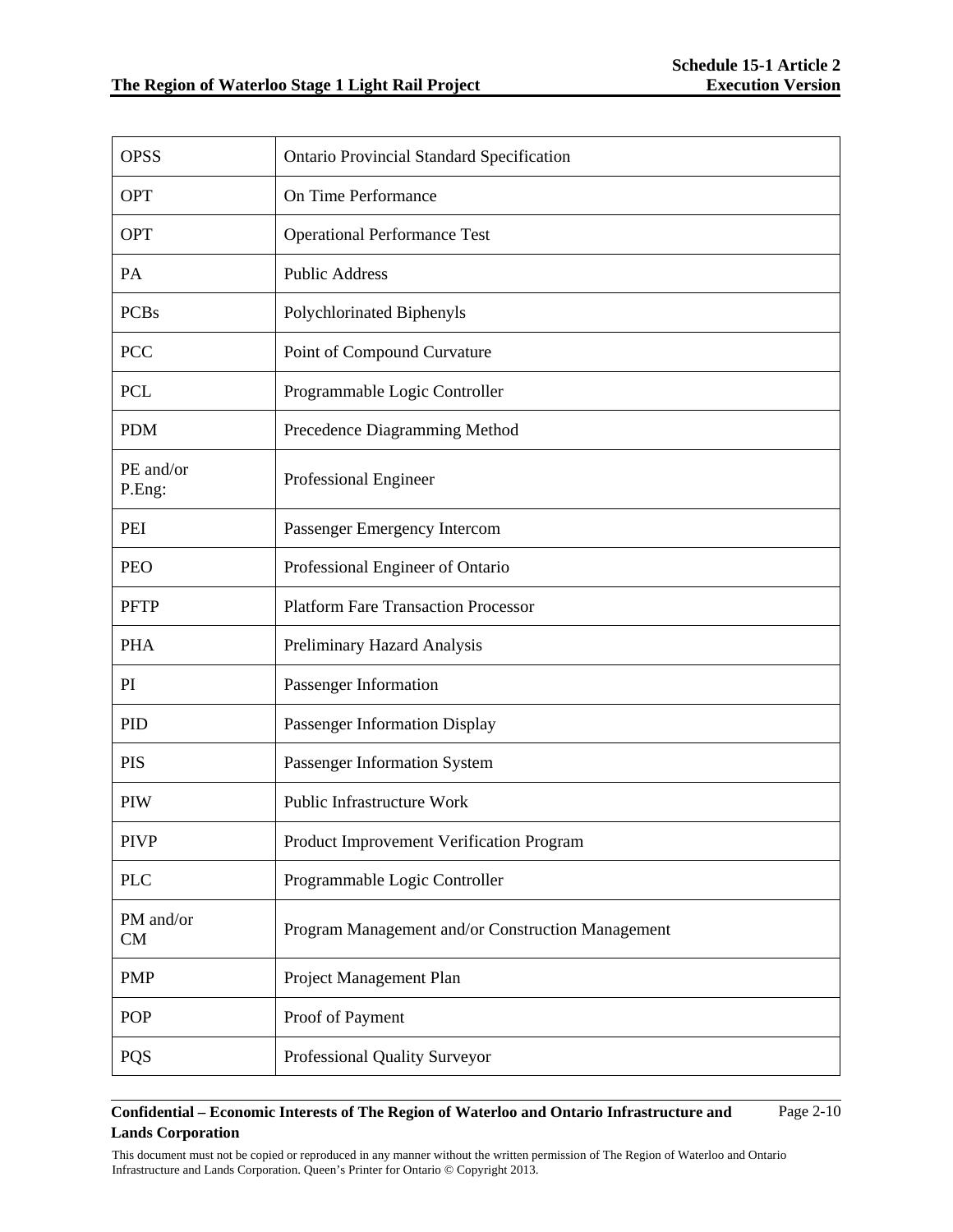| <b>PRC</b>   | Point Reverse Curve                                       |
|--------------|-----------------------------------------------------------|
| <b>PRS</b>   | Point of Reverse Spiral                                   |
| <b>PSHSR</b> | Pre-Start Health and Safety Review                        |
| <b>PVC</b>   | Polyvinylchloride                                         |
| <b>PVIP</b>  | Product Improvement Verification Program                  |
| QA/QC        | Quality Assurance/Quality Control                         |
| QC           | <b>Quality Control</b>                                    |
| <b>RAMS</b>  | Reliability, Availability, Maintainability, and Safety    |
| <b>RDA</b>   | Route Daily Availability                                  |
| <b>RFI</b>   | Request for Information                                   |
| <b>RGMS</b>  | Regional Growth Management Strategy                       |
| <b>ROC</b>   | <b>Rail Operations Center</b>                             |
| <b>ROW</b>   | Right-of-Way                                              |
| <b>RT</b>    | Rapid Transit                                             |
| <b>RTMP</b>  | Regional Transportation Master Plan "Moving Forward 2031" |
| <b>RTU</b>   | <b>Remote Terminal Unit</b>                               |
| <b>SA</b>    | <b>Station Availability</b>                               |
| <b>SAM</b>   | <b>System Availability Monitoring</b>                     |
| <b>SAMP</b>  | <b>Systems Assurance Monitoring Plan</b>                  |
| <b>SAT</b>   | <b>System Acceptance Testing</b>                          |
| <b>SAT</b>   | <b>Scheduled Arrival Time</b>                             |
| SB           | Southbound                                                |
| <b>SC</b>    | <b>Security Committee</b>                                 |
| <b>SCADA</b> | Supervisory Control and Data Acquisition                  |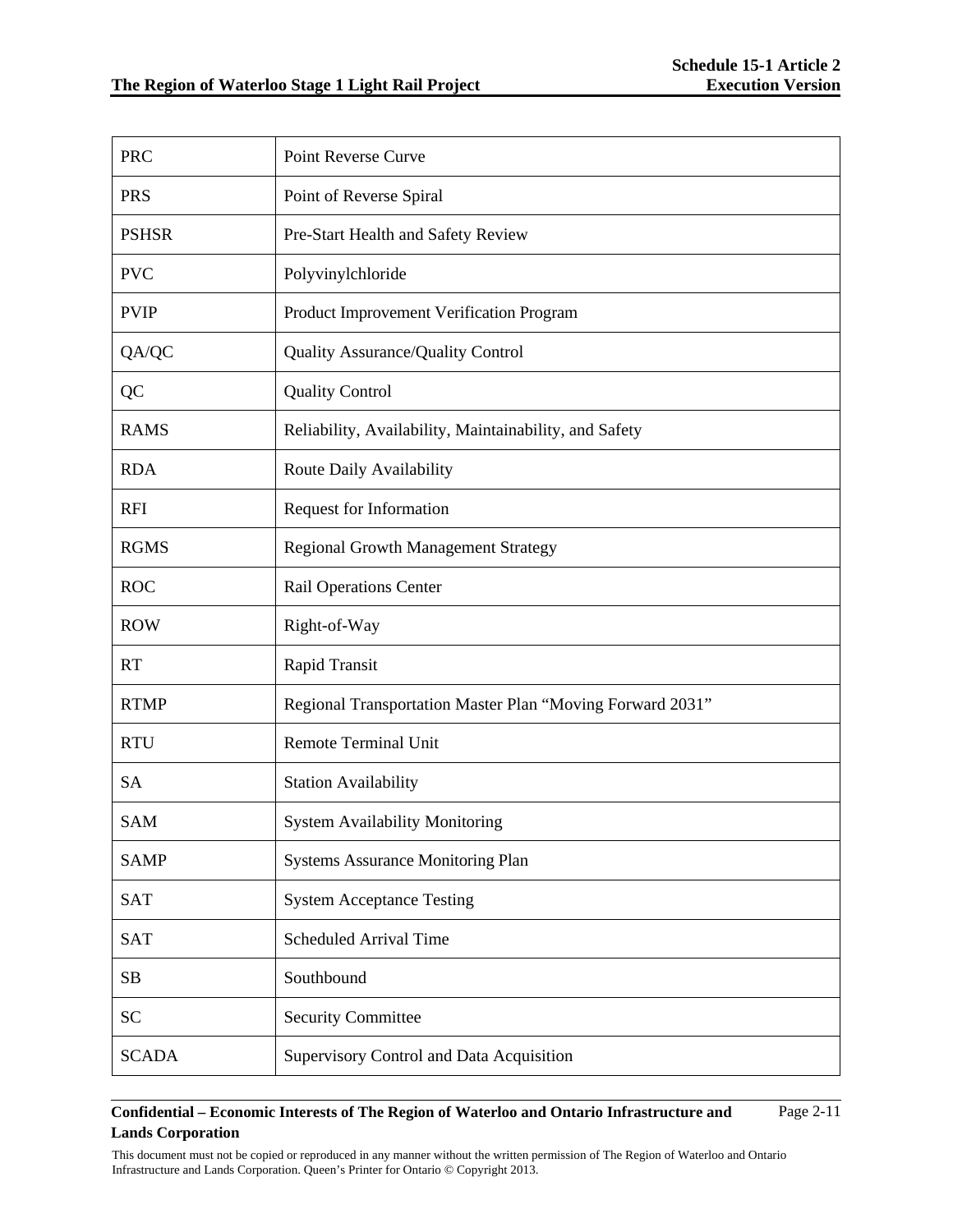| <b>SCC</b>   | <b>Standards Council of Canada</b>                   |
|--------------|------------------------------------------------------|
| <b>SCP</b>   | <b>Station Command Post</b>                          |
| <b>SCRT</b>  | Safety Certification Review Team                     |
| <b>SDAA</b>  | <b>System Dependability Allocation Analysis</b>      |
| <b>SDT</b>   | <b>Scheduled Departure Time</b>                      |
| <b>SEMP</b>  | System Engineering Management Plan                   |
| <b>SI</b>    | <b>Systems Integrator</b>                            |
| <b>SIL</b>   | Safety Integrity Level                               |
| <b>SIT</b>   | <b>Subsystem Integration Testing</b>                 |
| <b>SOMMP</b> | System Operations and Maintenance Management Program |
| <b>SOP</b>   | <b>Standard Operating Procedure</b>                  |
| <b>SP</b>    | Standpipe                                            |
| <b>SPT</b>   | <b>Standard Penetration Test</b>                     |
| <b>SSCRT</b> | Safety and Security Certification Review Team        |
| <b>SSMP</b>  | System Safety and Security Management Plan           |
| <b>SSP</b>   | <b>System Safety Program</b>                         |
| <b>SSPF</b>  | <b>Scheduled Service Performance Factor</b>          |
| <b>SSPP</b>  | System Safety Program Plan                           |
| <b>STW</b>   | <b>Special Trackwork</b>                             |
| <b>SVP</b>   | <b>Software Verification Program</b>                 |
| <b>TAC</b>   | Manual of Uniform Traffic Control Devices for Canada |
| <b>TBD</b>   | To Be Determined                                     |
| <b>TCRP</b>  | Transit Cooperative Research Program                 |
| <b>TES</b>   | <b>Traction Electrification System</b>               |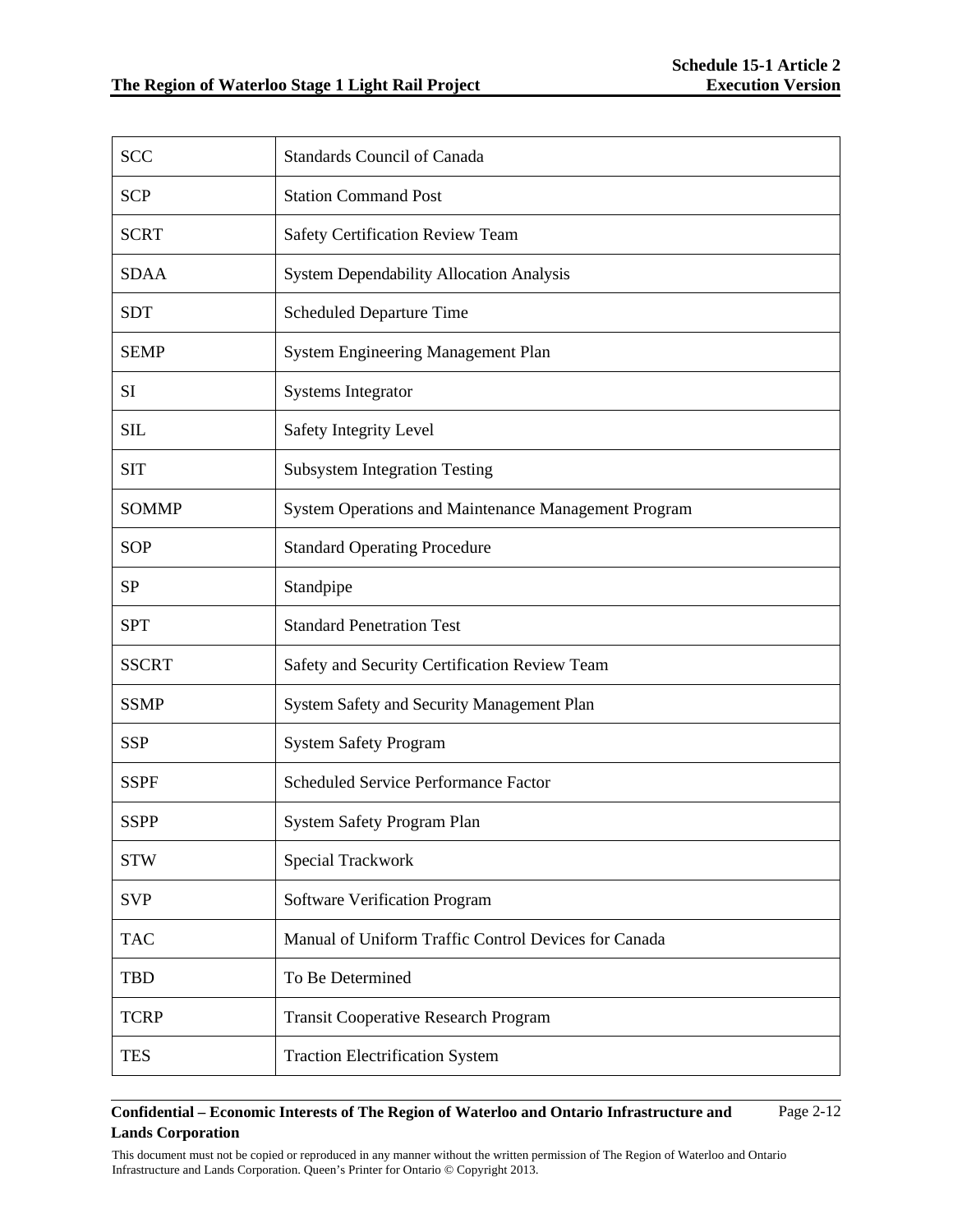| <b>TMS</b>   | <b>Transit Management System</b>           |
|--------------|--------------------------------------------|
| <b>ToR</b>   | Top of Rail                                |
| <b>TPAP</b>  | <b>Transit Project Assessment Process</b>  |
| <b>TPFS</b>  | <b>Traction Power Feeder System</b>        |
| <b>TPITP</b> | Third Party Inspection and Testing Program |
| <b>TPS</b>   | <b>Traction Power System</b>               |
| <b>TPSS</b>  | <b>Traction Power Substation</b>           |
| <b>TRB</b>   | <b>Transportation Research Board</b>       |
| <b>TSM</b>   | <b>Transit Management System</b>           |
| <b>TSP</b>   | <b>Transit Signal Priority</b>             |
| <b>TTC</b>   | <b>Toronto Transit Commission</b>          |
| TV           | <b>Ticket Validators</b>                   |
| <b>TVA</b>   | Threat and Vulnerability Assessment        |
| <b>TVM</b>   | <b>Ticket Vending Machine</b>              |
| <b>TWC</b>   | Train to Wayside Communications            |
| <b>UFC</b>   | <b>Uniform Fire Code</b>                   |
| UL           | <b>Underwriters' Laboratories</b>          |
| <b>UNI</b>   | <b>User Network Interface</b>              |
| <b>UPS</b>   | Uninterruptable Power Supplies             |
| <b>USGS</b>  | Unified Soil Classification System         |
| Vac          | <b>Alternating Current Volts</b>           |
| <b>VCE</b>   | Vehicle Clearance Envelope                 |
| Vdc          | <b>Direct Current Volts</b>                |
| <b>VMS</b>   | Variable Message Signs                     |